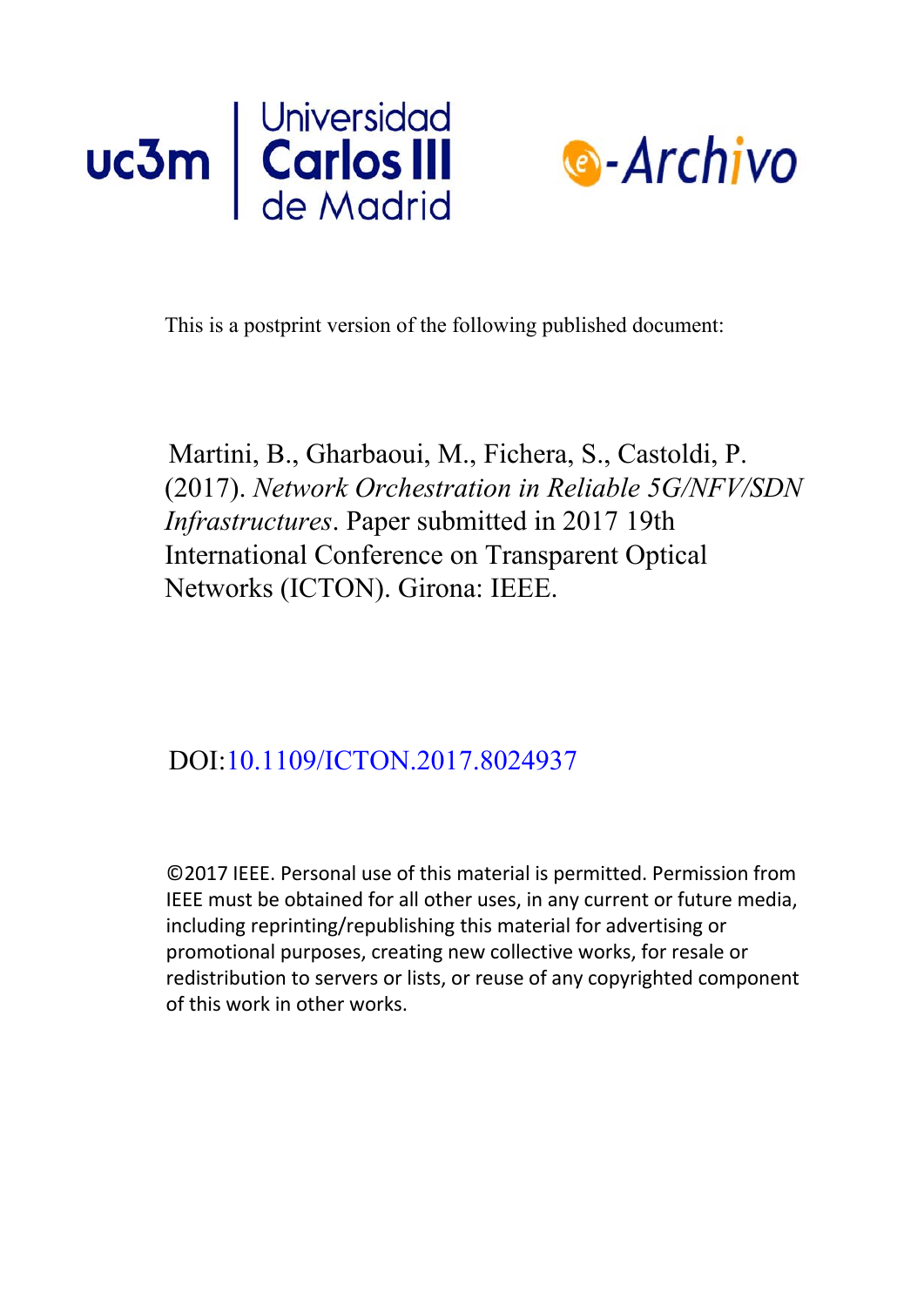# **Network Orchestration in Reliable 5G/NFV/SDN Infrastructures**

**B. Martini**† **, M. Gharbaoui\*, S. Fichera\*, and P. Castoldi\***

*† National Inter-University Consortium for Telecommunications (CNIT), Pisa, Italy Tel: +39 050 549 2245, Fax: +39 050 549 2250, e-mail: barbara.martini@cnit.it \* Scuola Superiore Sant'Anna, Pisa, Italy*

# **ABSTRACT**

In this paper, we elaborate an SDN orchestration solution aiming at the dynamic adaptation of service chain paths thereby addressing high-availability requirements of 5G applications. We present an SDN orchestrator that periodically monitors the availability of the network and, if necessary, promptly adapts service chain paths to recover from congestion events and to preserve network QoS performance of service data flows. A set of performance results are finally presented.

**Keywords:** orchestration, SDN, NFV, service chain, 5G, software-defined infrastructure, Internet of things.

# **1. INTRODUCTION**

With the advent of Network Function Virtualization (NFV) technologies [1] and with the recent developments in cloud computing paradigm (e.g., fog computing [2]), the 5G infrastructure will be characterized by a technological convergence between the computing (i.e., Cloud) and communication (i.e., Telco) systems. These emerging trend portends a 5G network architecture with service platforms deployed as micro-clouds at the Edge of 5G infrastructure and composed of generalized Virtual Functions (VFs) providing both applications (e.g., IoT gateways or service overlays) and network services (e.g., middlebox appliances) that can be dynamically composed in the process of end-to-end service delivery (i.e., dynamic service chaining) [3]. On the other hand, Software-Defined Networking (SDN) provides programming abstractions that can be effectively exploited for the dynamic enforcement and in-line steering of data flows across VFs taking part in the service chains [4]. The effectiveness of SDN/NFV to offer enhanced functionalities to the service provider networks is now tangible as both technologies have started being steadily investigated and experimentally demonstrated [5][6]. Several works in the literature show that the adoption of SDN/NFV, possibly in combination with an orchestration layer, provides increasing flexibility and scalability to dynamic service chaining [7][8][9]. However, a limited interest has been devoted to the techniques that can to ensure reliability and QoS performance along the path followed by data flows while traverse chained VFs (i.e., service chain paths) [6].

In this paper we present an SDN orchestrator aiming at achieving reliable and QoS-enabled service chain paths for 5G services. Previous works of authors addressed the architectural aspects of NVF/SDN infrastructures with orchestration capabilities aligned with Service-Oriented Architecture (SOA) principles [11] and in combination with context-awareness features [12][13]. In this work, we go through a multi-layer orchestration concept for SDN/NFV/5G infrastructures, i.e., *software-defined infrastructure*. Specifically, we present an SDN-based orchestration system acting as a traffic-engineered service chaining solution able to dynamically adapt end-toend service data paths upon either congestion events at switches/links or SLA violations of data flows, in order to ensure the desired level of data delivery in spite of the concurrent usage of network resources from different services.

#### **2. MULTI-LAYER ORCHESTRATION FOR SOFTWARE-DEFINED INFRASTRUCTURES**

The network *softwarization* and the advent of fog computing envisage a 5G scenario featured by a technological convergence and infrastructure sharing between Cloud and Telco systems that will make the major impact at the Edge of current infrastructure. As shown in Fig. 1, Edge networks, besides feeding wired/wireless access networks and aggregating traffics from users, will also include distributed micro-clouds of generalized VFs running on servers deployed in small datacenters and providing either applications and network services according to the "as-a-service" paradigm. As result of virtualization properties, e.g., self-contained service abstraction, heterogeneous resource capabilities offered by VFs can be uniformly exposed as *service components* with APIs and dynamically composed and provisioned in the process of end-to-end service delivery. Indeed, an end-to-end service can be provisioned as a composition of VFs by chaining application (e.g., data analytics) as well as network (e.g., virtual middlebox) service components required to properly process the application data flow [4]. The composite set of VFs in the chain is executed in a "*slice*" which is made of a set of logical resources (i.e., VMs or Containers) interconnected by a logical sequence of Virtual Links composing the service chain path. Virtual Links can be dynamically established by exploiting programming abstractions offered by SDN for the in-line steering of data flows across VFs.

In the envisioned 5G/NFV/SDN scenario, the effective and reliable provisioning of 5G services should rely on a (set of) orchestration process(es) able to cope with the heterogeneity of underlying resource infrastructures and the dynamicity of the 5G services while addressing application QoS requirements. As shown in Fig. 2, the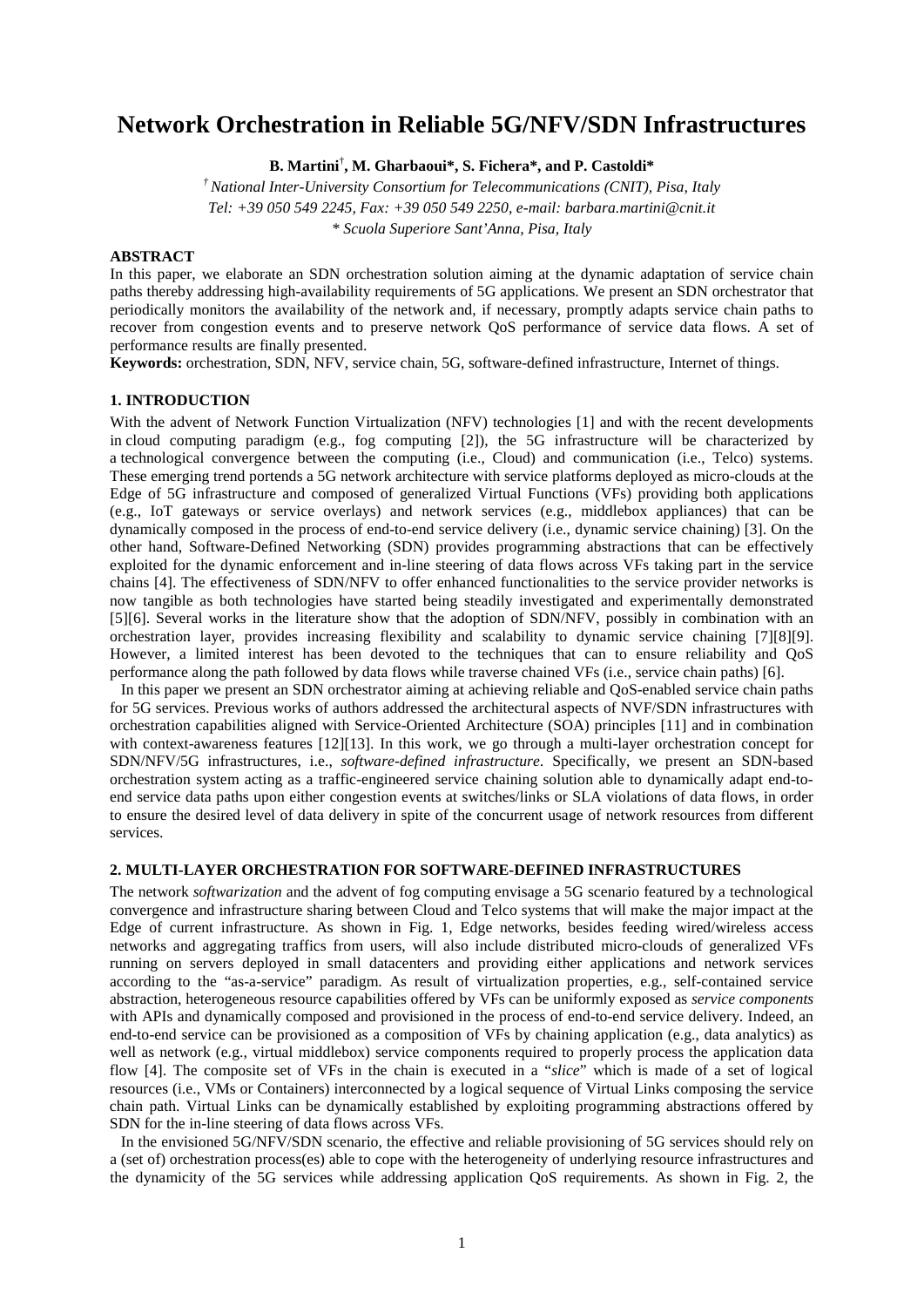



orchestration process is in charge of the fulfilment of application demands (e.g., virtual network infrastructure for content delivery) by coordinately provisioning a composite set of *service components* (i.e., VFs) across different technological and/or administrative domains and exposing them as a single service instance. On the other hand, the orchestration is expected to guarantee the adequate service performance during the service lifecycle in spite of concurrent resource usage among users or service outages. To this purpose, the orchestration process also relies on monitoring functions to measure the status of the underlying (both physical and virtual) resources (e.g., load). Indeed, based on feedback from monitoring tools, the orchestration is expected to handle exceptions or deviations from normal workflows and to adapt provisioned resources to recover from service degradations or outages [14]. Given the heterogeneity of the infrastructure resources (i.e., cloud, network, IoT) possibly deployed in different provider domains and given the different functional areas involved (i.e., application, service and infrastructure), a stacked although interdependent set of orchestration layers are foreseen to address context-aware end-to-end service provisioning in 5G scenarios [4]. More specifically:

# • *Service Orchestration Layer*

At this layer, the dynamic composition of *service components* is addressed according to a specified service graph specification, i.e., an ordered list of the required VFs types (e.g., firewall, deep packet inspection, data analytics), stating the invocation flow of *service components* as well as the Virtual Link requirements connecting VFs (e.g., maximum latency and/or minimum bandwidth) while not specifying yet the instances that should actually provide those VFs or the network data paths underpinning Virtual Links. This specification basically corresponds to the IETF Service Function Chain and to the ETSI Network Forwarding Graph concepts when also application *service components* are considered. This level of orchestration also deals with the adaptation of the service chaining logic to accommodate changeable user requirements or service contexts (e.g., changes in user location or preferences) or to recover from service degradation events (e.g., SLA violations) [4]. For instance, the service graph can be updated with the addition of *traffic acceleration* VF to address increased throughput needs of users. A Service-Oriented Architecture (SOA) approach can be used at this layer, especially to cope with multi-provider environments [11].

• *Resource Orchestration Layer*

At this layer, for a given chaining logic, the dynamic selection is carried out of (*i*) VF instances underpinning the required *service components* (i.e., VMs running specified software modules) and (*ii*) network domains and delivery path end points supporting connectivity between VFs (i.e., Virtual Links end points) to fulfill a specified request. Such (virtual) resources are selected among available candidates and their activation (i.e., service on-boarding) is triggered while leveraging lifecycle management systems or infrastructure orchestrators. Different algorithms can be used to perform selections while optimizing a specified utility function (e.g., minimization of the latency experienced by traffic flows). Such algorithms can consider the available capabilities in the clouds (e.g., processing capabilities at VF instances) and/or link capacities in the network domains (e.g., throughput at the Virtual Links) as well as their current load deduced from real-time monitoring data. Moreover, real-time monitoring data can be also used at runtime to adapt selections in case one or more VF instances are no more available (e.g., due to overload) or data delivery at Virtual Links degrades (e.g., throughput goes below a given threshold due to hotspots in the network domain). If such adaptation events are frequent, it means that the available resources (e.g., VF instances) are under-provisioned and scaling actions need to be carried out [11].

# • *Infrastructure Orchestration Layer*

At this layer and at per-domain level, the delivery of VF services and Virtual Links is carried out through allocation of VMs into DC servers, service on-boarding into VMs (i.e., configurations and instantiation of VFs for them to promptly serve the end-users) and/or set-up of data delivery paths across a number of switches to connect VF instances. Moreover, the monitoring of VMs, servers and switches is performed in a way that if some hotspot occurs, different or augmented set of capabilities are activated (e.g., delivery path redirection throughout a different set of switches, VF scaling out). To this purpose, this layer leverages infrastructure managers related to IoT devices (e.g., ThingSpeak[15]), cloud platforms (e.g., OpenStack[16]) and SDN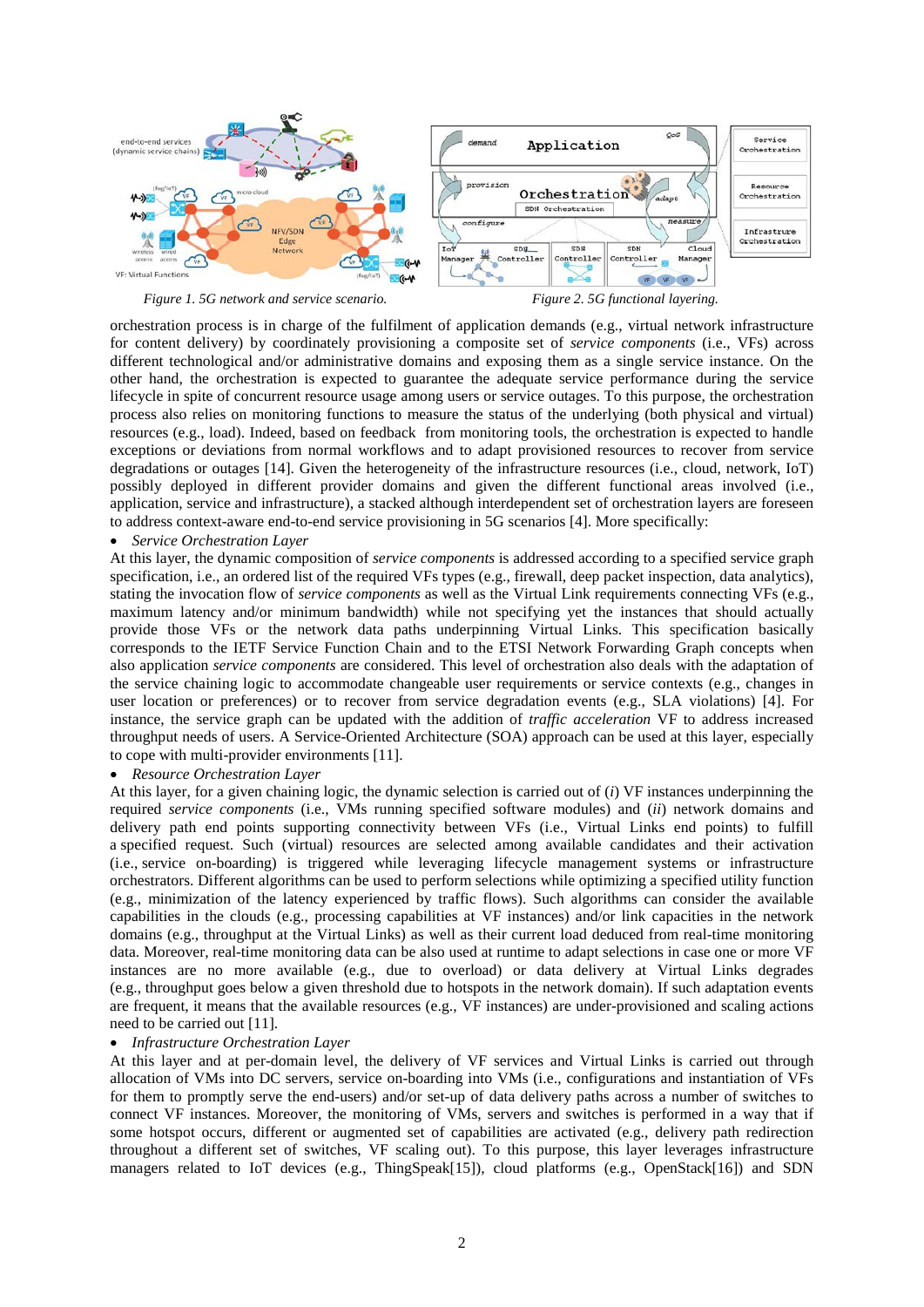networks (e.g., ONOS controller [17]) possibly enhanced with infrastructural abstractions and supporting intentbased invocations [18][10].

# **3. SDN ORCHESTRATION**

SDN has been recently demonstrated also outside the traditional network domains, e.g. in SDN-based IoT and Cloud [19]. Hence, SDN can play a key role in harmonizing the control and the orchestration of network and data delivery services across IoT, Cloud/Fog and Edge network domains. In this paper we focus on the orchestration at the network infrastructure and resource level leveraging SDN across IoT, Cloud and Edge domains (i.e., SDN orchestration) aiming at properly assuring data delivery across service chain paths despite the concurrent usage of network capabilities from different services. Accordingly, we implemented an SDN orchestrator as an application running on top of the ONOS network controller platform in charge of offering control capabilities of the underlying network switching nodes through API [13]. This way, in principle the SDN orchestrator can flexibly operate over multiple ONOS controllers thereby addressing scalability. The SDN orchestrator exposes at NorthBound a RESTful interface which enables the upper layer applications [4][20] to directly demand *the set-up/tear-down of* service chain paths *by specifying an ordered set of end-point IP addresses of VF instances according to* an intent-based approach [13]. The provisioning details are then handled by the SDN orchestrator which maps the demands into *low-level directives (i.e., OF messages) to establish a chained set of network paths connecting VF end-points by enforcing consistent flow entries across a set of switches. The set of switches considered for the path set-up are firstly selected based on their current load (i.e., overloaded switches are avoided).* Then the shortest path algorithm is applied to find the final set of switches for service chain path set-up. *Moreover, the SDN orchestrator offers adaptation capabilities for the established paths (i.e., redirection of service chains paths or part of thereofs) to recover from congestion events* at switches/links or from SLA violations of service data *that are likely to occur when a concurrent resource usage takes place. To this purpose, the SDN orchestrator collects traffic statistics from the switches and elaborates them to evaluate their current load and the actual throughput performance of data flows. Firstly, t*he SDN orchestrator acts at the network *infrastructure orchestration* level by dynamically arranging service chain paths to minimize throughput degradations due to congestions with benefits in terms of balanced usage of network nodes and links. Secondly, since the regulated usage of resources does not imply that QoS requirements are strictly addressed, the SDN orchestrator also performs *resource orchestration* by detecting deviations of service data flow throughput from the SLA and by putting in place path redirections to assure QoS of established flows as required [23]. *Accordingly,* we have conceived the following two orchestration policies:

- *A. Network-aware Flow Redirection (NFR): the throughput of the switches connected to cloud platforms deploying VFs is assessed. If the throughput is higher than a given threshold, the switch is considered as overloaded and the SDN orchestrator tries to redirect every active path traversing the switch throughout other available switches. The policy assures a regulated usage of switches and links and maximizes the available data throughput at the nodes.*
- *B. QoS-aware Flow Redirection (QFR): the throughput of the service data flows is assessed. If the throughput value of a certain flow goes below a given threshold, the flow is redirected along another data path. This policy assures that the QoS performance are strictly preserved in line with SLA during the service chain lifecycle.*

*The SDN orchestrator needs some time to perform path redirection(s) and to recover from* throughput degradations or SLA deviations, i.e., redirection time. During this period, the SDN orchestrator causes *an overhead at the SDN controller.* Indeed, the redirections imply interactions with the controller for the research of alternative paths, the setup of new ones and the deletion of the overloaded ones. On the other hand, since the deletion is done after the set-up of new paths, there is not packet loss during redirections and thus no impact in terms of service data delivery.

We considered an SDN network composed of 11 switches according to the Abilene topology [22]. A subset of the switches is connected to emulated cloud platforms while the others behave as simple OpenFlow transit switches. Those switches are the ones that are monitored by the SDN orchestrator since they are more likely to be overloaded. A set of end-hosts is connected to the switches, which randomly behave as source/destination of the service chain paths. The network is emulated within the Mininet environment, which directly connects to the ONOS controller. Moreover, ONOS interacts with the proposed SDN orchestrator through a REST API to *(i)* search the shortest path between two given endpoints after passing through a predefined number of VFs, *(ii)* setup/delete the data delivery paths, *(iii)* and periodically monitor the status of the switches connected to the cloud platforms and of the installed flows. We compare the performance of the two policies with respect to a baseline where no path redirections and orchestration policies are applied. We consider the following metrics to evaluate the performance: *(i)* the average Round Trip Time (RTT) of the established flows, *(ii)* the average redirection time and *(iii)* the orchestration overhead expressed as the number of messages elaborated by the controller. Moreover, we randomly generate 100 requests according to a Poisson process. Each request asks for service chains paths connecting two end-hosts and crossing three different VFs and has an exponentially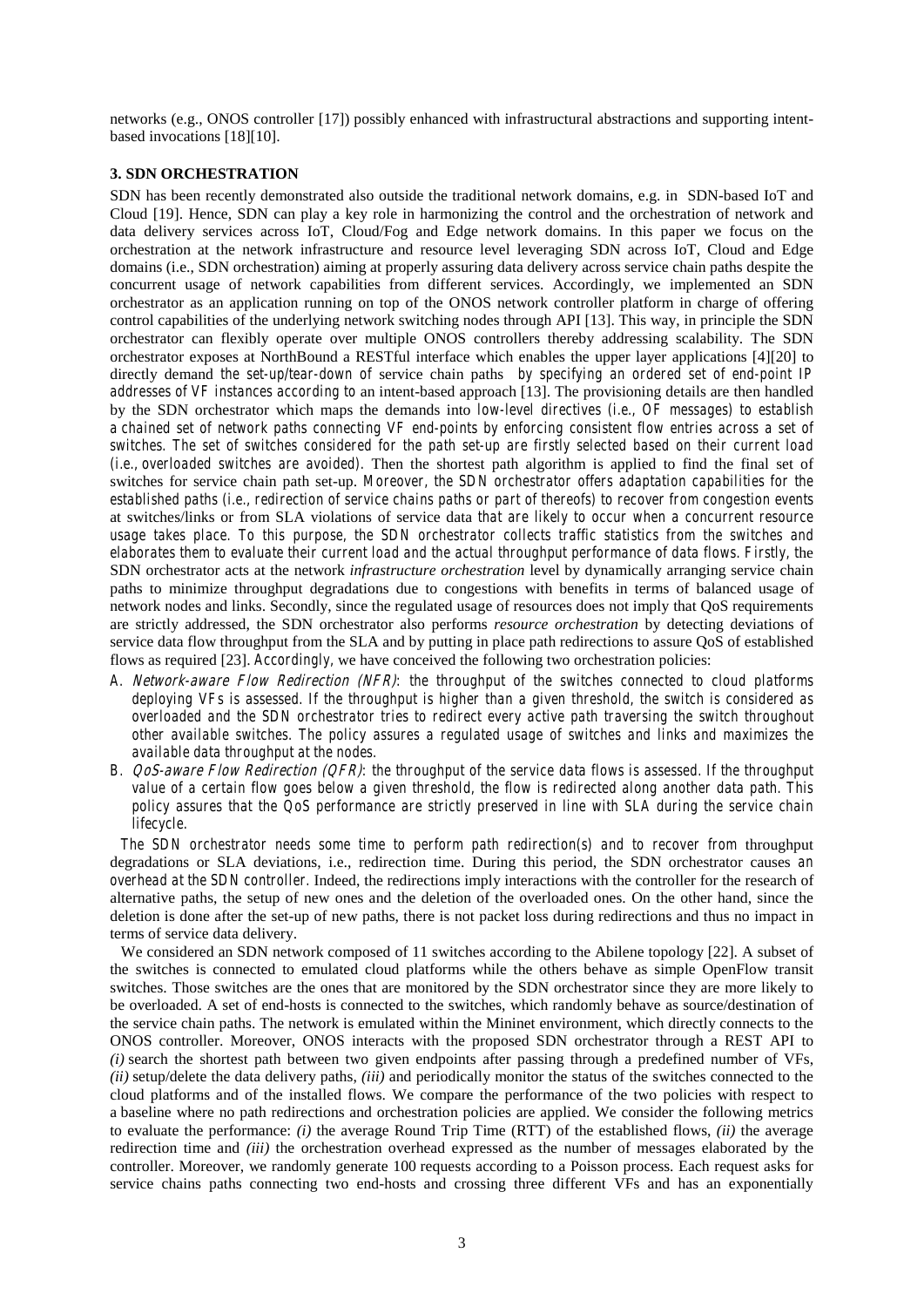

*Figure 3. NFR – round trip time. Figure 4. QFR – round trip time. Figure 5. NFR – overhead on the controller. Figure 6. QFR – overhead on the controller.*

distributed duration referred to as service time. The source and destination end hosts are uniformly distributed. Once an appropriate route is found, traffic is generated between the end-hosts using the *iperf* tool for the whole duration of the service time [23]. Without lack of generality, we consider that every cloud platform runs instances of three types of VFs and that it can be traversed only once by a given flow.

Figures 3 and 4 plot the RTT as a function of the number of switches connected to cloud platforms, i.e., monitored switches, for the NFR and QFR policies, respectively. Results show that an improvement is obtained in both cases since the selection of the switches is not carried out randomly as for the baseline but according to their actual status, which avoids the provision of flows traversing overloaded switches. For the NFR policy, such improvement is more relevant when the monitored switches are fewer since those switches are more loaded and thus benefit more from path



*NFR vs. QFR.*

redirections that are performed for all the flows traversing overloaded switches. On the other hand, the RTT is slightly higher in the QFR case since the redirections are performed for specified flows only to recover from SLA violations. However, this benefit comes to the cost of an increased overhead as shown in Fig. 5 and Fig. 6. In fact, while the overhead is almost stable for the baseline, it is higher when the redirection is applied since it implies additional interactions with the controller. More specifically, for both policies the overhead is higher when the number of switches connected to cloud platforms is low. In fact, in such a case the overall load of the switches increases (fewer options are available as for VF instances) which raises the need for path redirections. The overhead is overall higher in NFR case since the number of path redirections is generally higher than in QFR case as redirections are triggered on a per-switch basis. Finally, in Fig. 7 we plot the redirection time for both the NFR and the QFR policies. Results show that the redirection operation requires more time in the NFR case since it is performed for all the flows traversing an overloaded switch, On the contrary, in the QFR policy, the redirection involves only the flows that do not respect the agreed SLA. Moreover, the redirection time significantly decreases in the NFR case when the number of monitored switches increases because it is remarkably easier for the controller to find alternative paths for all the flows due to higher availability of VF instances and thus of alternative paths.

#### **4. CONCLUSIONS**

A prototype of the SDN orchestrator has been presented which realizes adaptive service chain path redirections to offer different level of guarantees in service data delivery (i.e., service chain path availability and/or QoS assurance). The evaluation of the SDN orchestrator is provided in terms of average RTT and redirection time. Results show that benefits are obtained in terms of RTT at the cost of an overhead at the SDN controller that is acceptable insofar as the control channel is not congested. The redirection time is in the order of seconds, but the recovery from throughput degradations and SLA deviations is performed with no impact in terms of service data delivery to VFs.

#### **ACKNOWLEDGEMENT**

This work has been partially supported by the EU H2020 5G Exchange (5GEx) innovation project (grant no. 671636) and by EU H2020 5G-Transformer Project (grant no. 761536).

### **REFERENCES**

- [1] Y. Li and M. Chen, "Software-defined network function virtualization: A survey," *IEEE Access*, vol. 3, 2015.
- [2] A. V. Dastjerdi and R. Buyya, "Fog computing: Helping the Internet of things realize its potential," *Computer*, vol. 49, Aug. 2016.